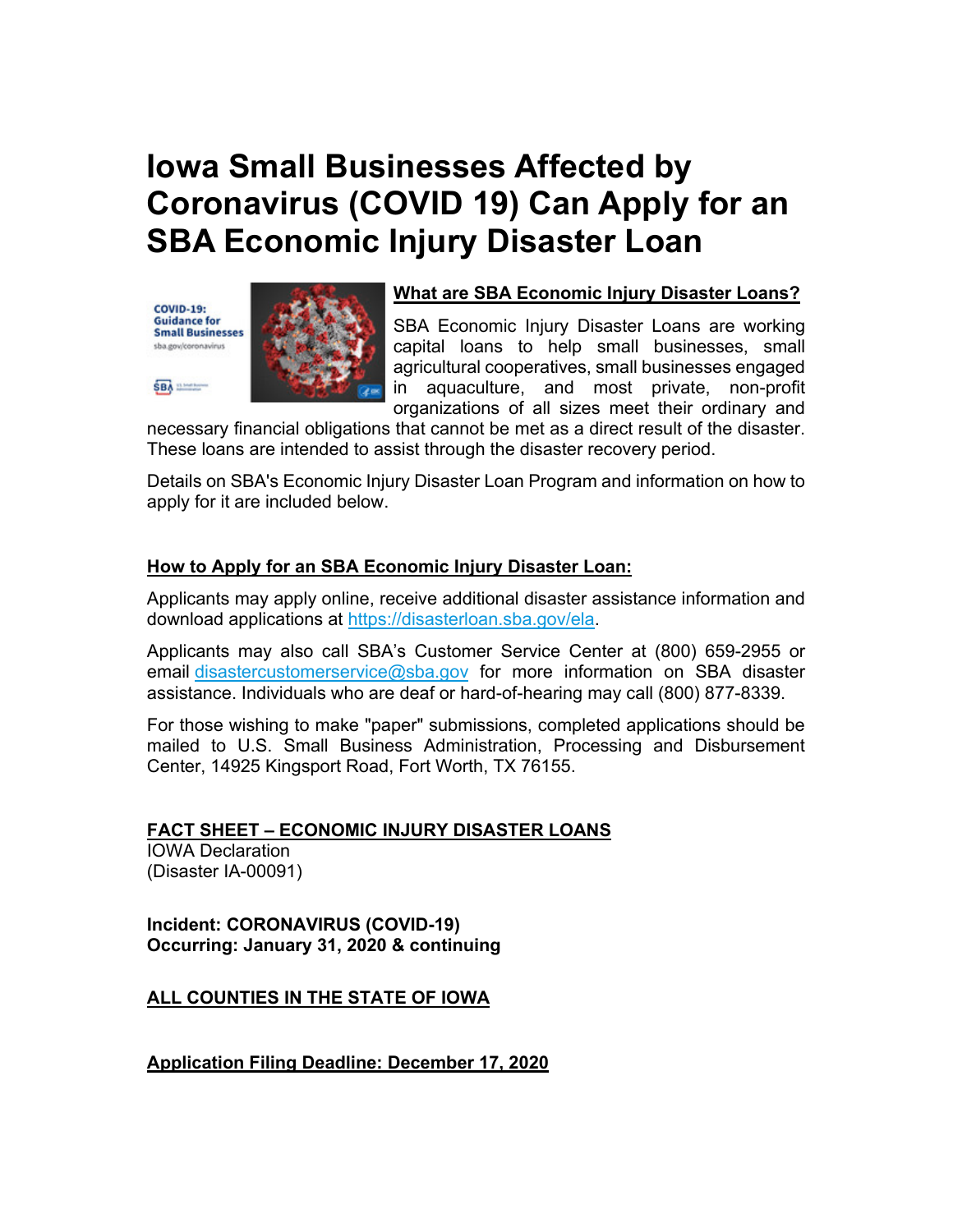Disaster Loan Assistance Available: Economic Injury Disaster Loans (EIDLs) – Working capital loans to help small businesses, small agricultural cooperatives, small businesses engaged in aquaculture, and most private, non-profit organizations of all sizes meet their ordinary and necessary financial obligations that cannot be met as a direct result of the disaster. These loans are intended to assist through the disaster recovery period.

# **Credit Requirements:**

- Credit History Applicants must have a credit history acceptable to SBA.
- Repayment Applicants must show the ability to repay the loan.

• Collateral – Collateral is required for all EIDL loans over \$25,000. SBA takes real estate as collateral when it is available. SBA will not decline a loan for lack of collateral, but SBA will require the borrower to pledge collateral that is available.

**Interest Rates:** The interest rate is determined by formulas set by law and is fixed for the life of the loan. The maximum interest rate for this program is 3.750 percent for small businesses and 2.750 percent for eligible private non-profits.

**Loan Terms:** The law authorizes loan terms up to a maximum of 30 years. SBA will determine an appropriate installment payment based on the financial condition of each borrower, which in turn will determine the loan term.

**Loan Amount Limit:** The law limits EIDLs to \$2,000,000 for alleviating economic injury caused by the disaster. The actual amount of each loan is limited to the economic injury determined by SBA, less business interruption insurance and other recoveries up to the administrative lending limit. SBA also considers potential contributions that are available from the business and/or its owner(s) or affiliates. If a business is a major source of employment, SBA has the authority to waive the \$2,000,000 statutory limit.

**Loan Eligibility Restrictions**: Noncompliance – Applicants who have not complied with the terms of previous SBA loans may not be eligible. This includes borrowers who did not maintain required flood insurance and/or hazard insurance on previous SBA loans.

*Note: Loan applicants should check with agencies / organizations administering any grant or other assistance program under this declaration to determine how an approval of SBA disaster loan might affect their eligibility.*

**Refinancing:** Economic injury disaster loans cannot be used to refinance long term debts.

**Insurance Requirements:** To protect each borrower and the Agency, SBA may require you to obtain and maintain appropriate insurance. By law, borrowers whose damaged or collateral property is located in a special flood hazard area must purchase and maintain